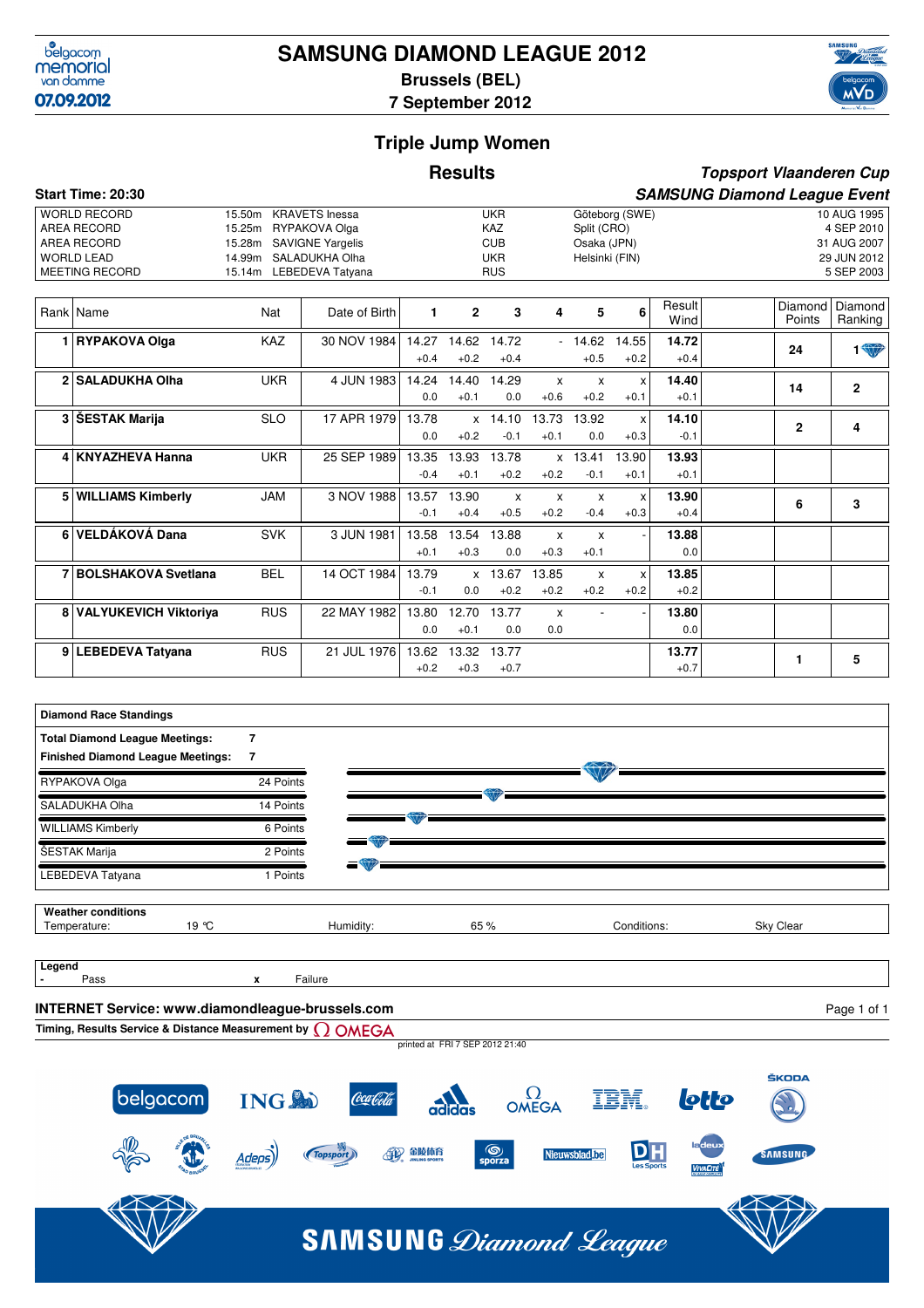



# **Diamond Race Standings**

|   | <b>Long Jump Women</b> | Shanghai<br>(CHN) | Eugene<br>(USA) | Oslo<br>(NOR) | Paris<br>(FRA) | <b>Stockholm</b><br>(SWE) | Lausanne<br>(SUI) | Zürich<br>(SUI) |        |               |
|---|------------------------|-------------------|-----------------|---------------|----------------|---------------------------|-------------------|-----------------|--------|---------------|
|   | Rank   Name            | <b>Nation</b>     | <b>Points</b>   | <b>19 MAY</b> | I JUN          | 7 JUN                     | 6 JUL             | <b>17 AUG</b>   | 23 AUG | <b>29 AUG</b> |
| ₩ | SOKOLOVA Yelena        | <b>RUS</b>        | 22              |               |                | 2(2.)                     | 4(1.)             | 4(1.)           | 4(1.)  | 8(1.)         |
|   | <b>PROCTOR Shara</b>   | <b>GBR</b>        | 8               |               | 4(1.)          |                           | 2(2.)             |                 |        | 2(3.)         |
|   | 3   DELOACH Janay      | <b>USA</b>        | 8               | 4(1.)         | 1(3.)          | 1(3.)                     |                   | 1(3.)           | 1(3.)  |               |
|   | 4   OKAGBARE Blessing  | <b>NGR</b>        | 8               | 2(2.)         |                |                           |                   |                 | 2(2.)  | 4(2.)         |
|   | 5   KUCHERENKO Olga    | <b>RUS</b>        | 4               |               |                | 4(1.)                     |                   |                 |        |               |
|   | MIRONCHIK-IVANOVA      | <b>BLR</b>        | $\overline{c}$  |               |                |                           |                   | 2(2.)           |        |               |

|   | <b>Triple Jump Women</b> | Doha<br>(QAT) | Rome<br>(ITA) | <b>New York</b><br>(USA) | <b>Monaco</b><br>(MON) | Lausanne<br>(SUI) | Birmingham<br>(GBR) | <b>Brussels</b><br>(BEL) |               |       |
|---|--------------------------|---------------|---------------|--------------------------|------------------------|-------------------|---------------------|--------------------------|---------------|-------|
|   | Rank   Name              | <b>Nation</b> | <b>Points</b> | <b>11 MAY</b>            | <b>31 MAY</b>          | 9 JUN             | <b>20 JUL</b>       | <b>23 AUG</b>            | <b>26 AUG</b> | 7 SEP |
| v | RYPAKOVA Olga            | KAZ           | 24            | 4(1.)                    | 2(2.)                  | 4(1.)             | 1(3.)               | 4(1.)                    | 1(3.)         | 8(1.) |
|   | 2 SALADUKHA Olha         | <b>UKR</b>    | 14            |                          | 4(1.)                  |                   |                     | 2(2.)                    | 4(1.)         | 4(2.) |
|   | 3   WILLIAMS Kimberly    | <b>JAM</b>    | 6             |                          |                        | 2(2.)             | 2(2.)               |                          | 2(2.)         |       |
|   | 4   ŠESTAK Marija        | <b>SLO</b>    | 2             |                          |                        |                   |                     |                          |               | 2(3.) |
|   | 5   LEBEDEVA Tatyana     | <b>RUS</b>    |               |                          |                        |                   |                     | 1(3.)                    |               |       |

|     | <b>Shot Put Women</b> | Doha<br>(QAT) | Rome<br>(ITA) | <b>New York</b><br>(USA) | Stockholm<br>(SWE) | Lausanne<br>(SUI) | <b>Birmingham</b><br>(GBR) | Zürich<br>(SUI) |               |        |
|-----|-----------------------|---------------|---------------|--------------------------|--------------------|-------------------|----------------------------|-----------------|---------------|--------|
|     | Rank   Name           | <b>Nation</b> | <b>Points</b> | <b>11 MAY</b>            | <b>31 MAY</b>      | 9 JUN             | <b>17 AUG</b>              | <b>23 AUG</b>   | <b>26 AUG</b> | 29 AUG |
| ₩   | <b>ADAMS Valerie</b>  | <b>NZL</b>    | 28            |                          | 4(1.)              | 4(1.)             | 4(1.)                      | 4(1.)           | 4(1.)         | 8(1.)  |
|     | 2   CARTER Michelle   | <b>USA</b>    | 9             |                          |                    | 1(3.)             |                            | 2(2.)           | 2(2.)         | 4(2.)  |
|     | BOREL Cleopatra       | TRI           | 3             |                          |                    |                   |                            |                 | 1(3.)         | 2(3.)  |
|     | 4   KOLODKO Yevgeniya | <b>RUS</b>    | 3             |                          |                    |                   | 2(2.)                      | 1(3.)           |               |        |
|     | 5 SCHWANITZ Christina | <b>GER</b>    |               |                          |                    |                   | 1(3.)                      |                 |               |        |
| 6 l | KLEINERT Nadine       | <b>GER</b>    |               | 1(3.)                    |                    |                   |                            |                 |               |        |